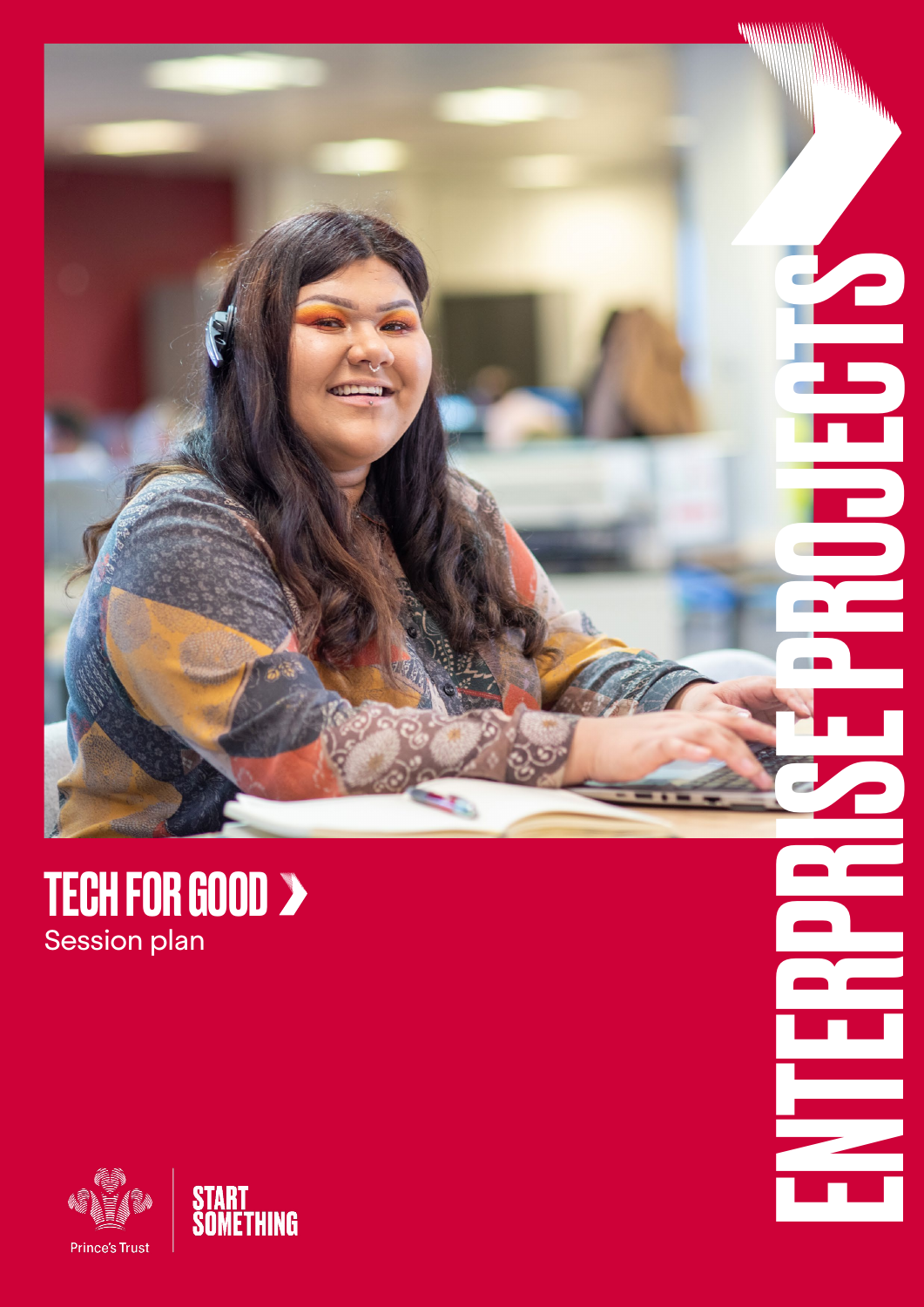## **AT A GLANCE >**

This is the first session in the Digital Creativity unit. Learners will be introduced to the concept of 'Tech for Good' in the context of sustainability and the United Nations' Sustainable Development Goals (SDGs). They will start to consider how the application of digital skills and technological solutions may start to address some of these challenges. This session was made with the support of Apple and was created by Coventry University.



#### LLN OPPORTUNITIES

- Learning and applying new technological terms
- $\blacktriangleright$  Reading about and discussing SDGs and technologies



#### MATERIALS

- Tech for Good presentation
- Your SDGs worksheet
- Downloadable copy of the UN's SDGs - [https://](https://www.globalgoals.org/ ttps://www.globalgoals) [www.globalgoals.org/](https://www.globalgoals.org/ ttps://www.globalgoals)
- $\vee$  Computer with internet access to play videos
- Emerging technologies information sheet
- **/** Ideation worksheet
- $\vee$  Optional worksheets

# LEARNING OUTCOMES

- $\vee$  Explore and understand the Sustainable Development Goals
- Understand Tech for Good in the context of the broader digital landscape



| <b>ACTIVITY</b>                         | TIMF          | PAGE |
|-----------------------------------------|---------------|------|
| What are the SDGs?                      | 25-30 minutes | 03   |
| The digital landscape                   | 15-20 minutes | 05   |
| How can Tech for Good address the SDGs? | 15-20 minutes | 07   |
| What is your goal?                      | 25-30 minutes | 08   |
| Wrap up                                 | 5-10 minutes  | 09   |

#### WHO CREATED THIS SESSION?

Dr Bianca Wright is Associate Professor and Curriculum Lead: Immersive in Coventry University's Faculty of Arts and Humanities. Bianca has worked on a range of projects in academia and industry, most recently focusing on immersive technologies and digital skills development. Coventry University's Faculty of Arts and Humanities aims to experiment in, and share digital and immersive cultural practice across, teaching and learning, community and industry engagement and research, through an ambitious programme of digital projects in augmented reality, virtual reality and digital praxis.



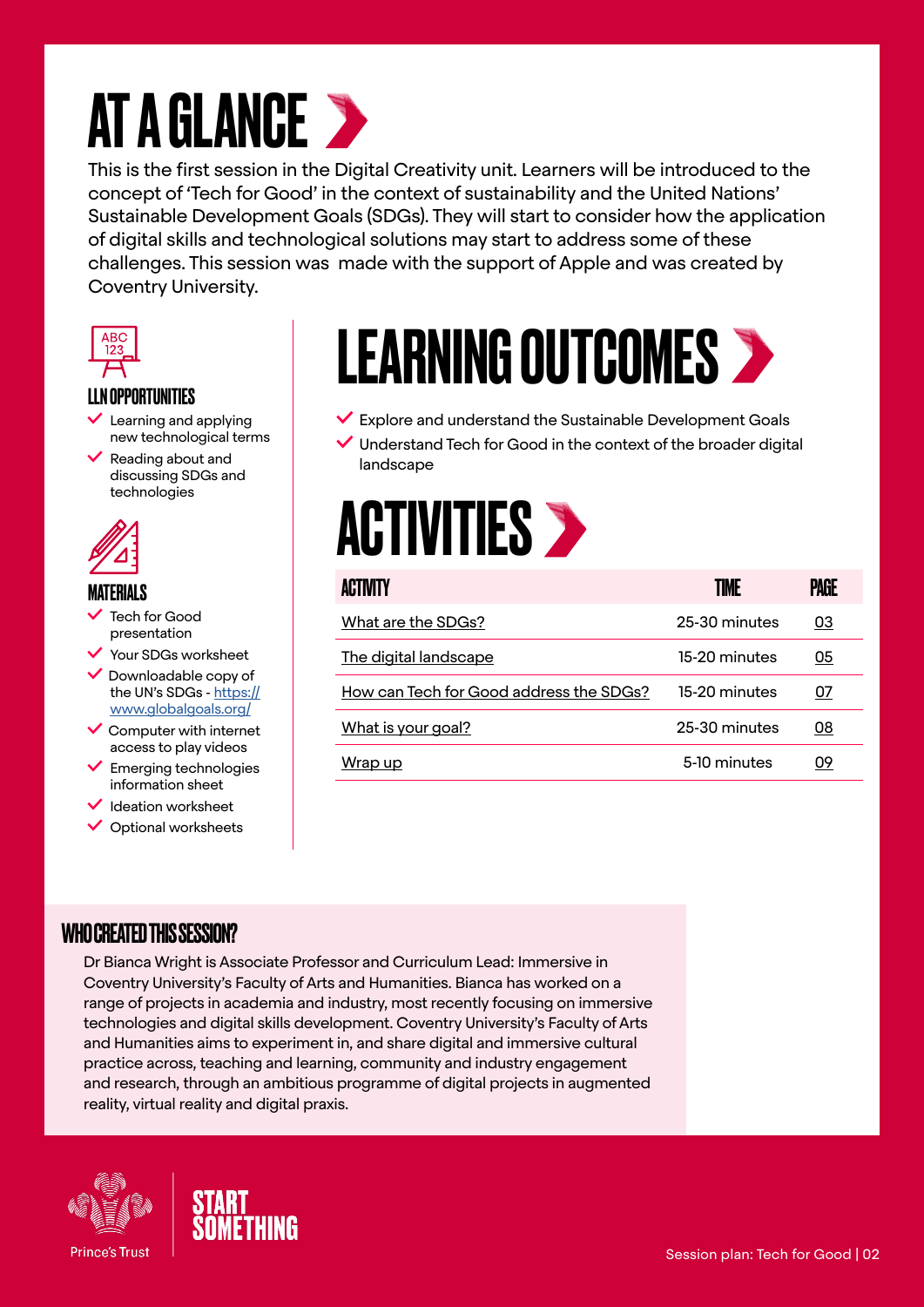### <span id="page-2-0"></span>WHAT ARE THE SUSTAINABLE DEVELOPMENT GOALS?

This unit uses Challenge-Based Learning to engage young people in digital creativity. Challenge-Based Learning is an approach built around developing skills while solving real-world problems. It asks learners to engage with the real challenges facing the world and in doing so, to develop their knowledge, understanding and skills. To find out more and to access a toolkit of resources around Challenge-Based Learning, visit <https://www.challengebasedlearning.org/>



TIME REQUIRED 25-30 minutes



#### **MATERIALS**

- Tech for Good presentation
- Your SDGs worksheet
- $\checkmark$  What are the sustainable development goals? video - [https://](https://www.youtube.com/watch?v=M-iJM02m_Hg) [www.youtube.com/](https://www.youtube.com/watch?v=M-iJM02m_Hg) [watch?v=M-iJM02m\\_Hg](https://www.youtube.com/watch?v=M-iJM02m_Hg)
- Downloadable copy of the UN's SDGs - [https://](https://www.globalgoals.org/ ttps://www.globalgoals) [www.globalgoals.org/](https://www.globalgoals.org/ ttps://www.globalgoals)

## **ACTIVITY STEPS >**

- 1. The focus for this activity is on understanding sustainability and, more specifically, the sustainable development goals. Explain to learners that this session is about developing their digital creativity by using technology to make the world a better place and that the specific focus will be on sustainability.
- 2. Using the Tech for Good presentation, introduce the new topic by explaining that you will be exploring the concept of 'Tech for Good' and how technology can be used to address the UN's SDGs. Explain that the UN is an international organisation made up of almost every country on Earth. It aims to create better lives for people, protect the environment and ensure peace, and it has set out its own goals to achieve these things.
- 3. When you reach the related slide on the presentation, ask the learners to consider what they think is needed to create better lives for all people, ensure peace and protect the environment. Discuss their concerns and any issues they are aware of in their local communities.
- 4. Hand out the 'Your SDGs worksheet' and encourage learners to come up with their own SDGs for the future they want to build. There is also an example of a SDG on the worksheet to guide the learners.

For example, they may be concerned about finding work in the future and decide to set a goal related to this, such as "increase job opportunities for all people".



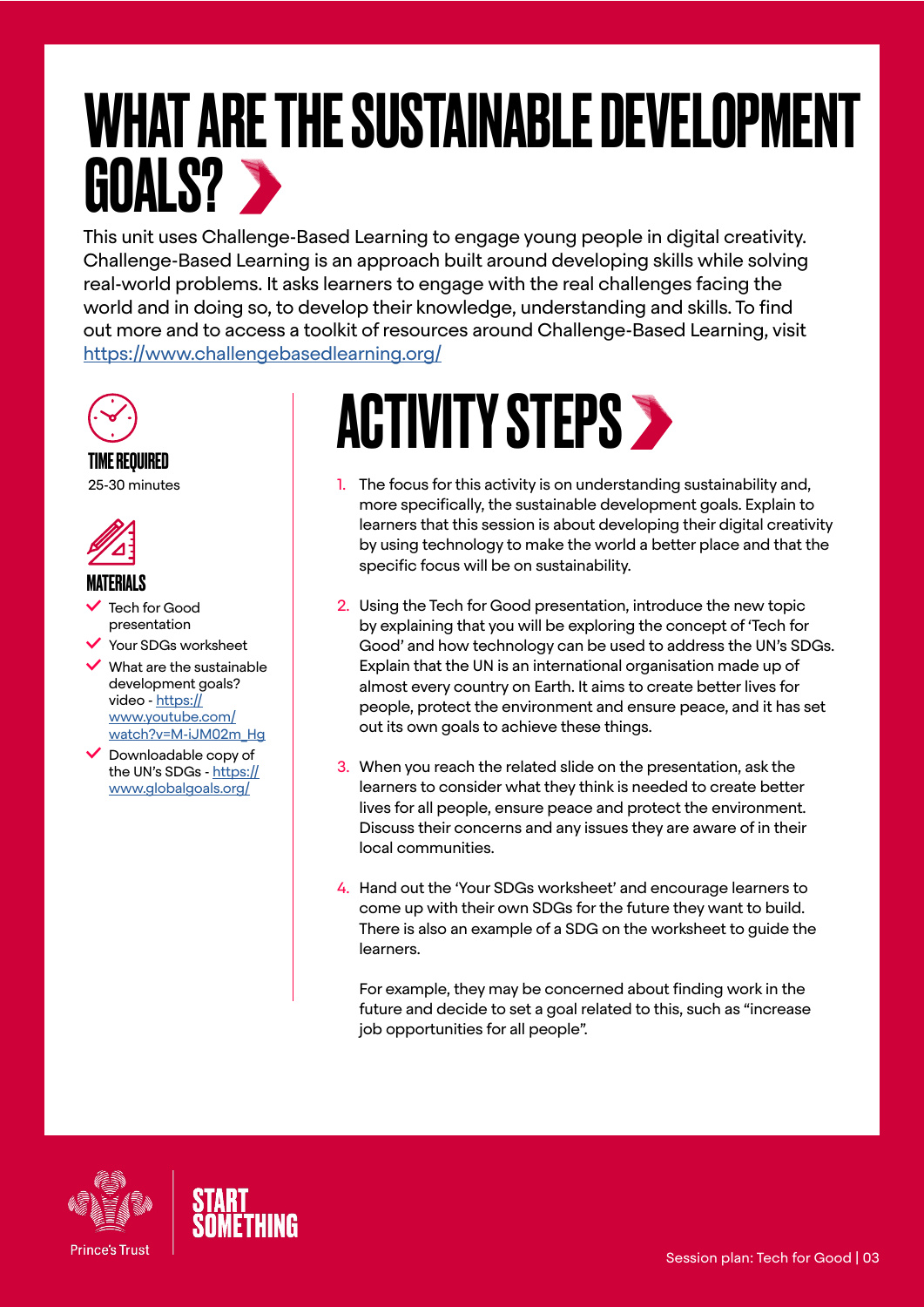Remind the learners that there are no right or wrong answers. This is about what they think would make a more sustainable world based on their understanding of sustainability.

- 5. Play the 'What are the sustainable development goals? video' which explains the UN's approach to sustainable development.
- 6. Hand out the downloadable copy of the SDGs. Discuss with the learners how their SDGs differ from the UN's:
	- Are there any areas they think the SDGs do not cover?
	- What did they not consider in their own SDGs?
	- Were there common themes among the learners?
	- What do they think needs to happen for their SDGs to be achieved?

#### FIND OUT MORE

If you or your learners want to find out more about this topic, here are some useful resources:

◆ 17 Goals for People, for Planet: https://www.un.org/sustainabledevelopment/development-agenda/ The world's to do list: [https://www.youtube.com/watch?v=XztZOlQcccI](https://www.youtube.com/watch?v=XztZOlQcccI )





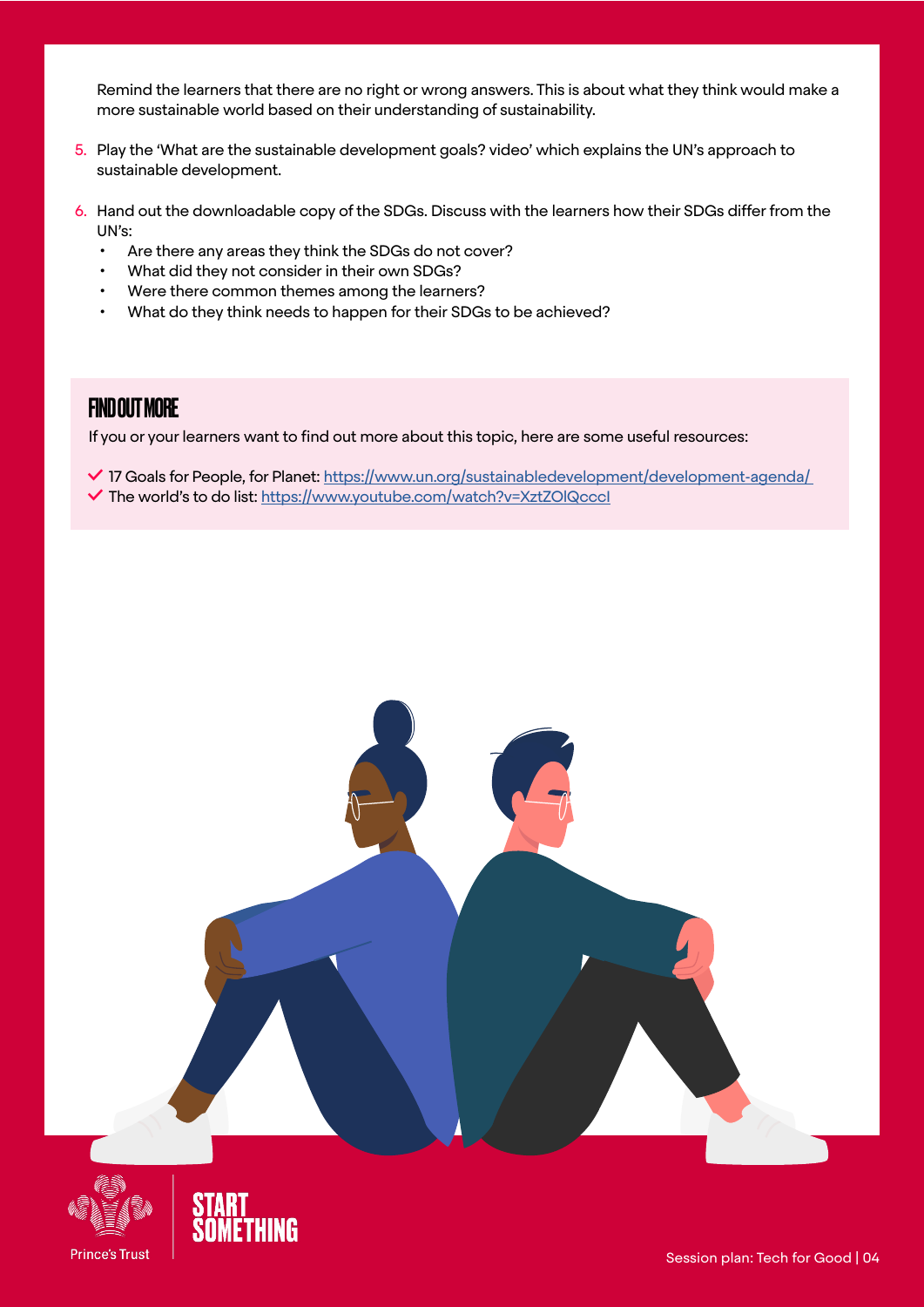# <span id="page-4-0"></span>THE DIGITAL LANDSCAPE >



#### TIME REQUIRED

15-20 minutes



#### MATERIALS

- Emerging technologies information sheet
- Tech for Good presentation
- Emerging technologies worksheet (optional)
- $\vee$  Industry 4.0 timeline (optional)

## ACTIVITY STEPS >

1. Explain to the learners that technology is often looked at as a source of possible solutions to address sustainability. While technology cannot solve every problem, it can be used to tackle global challenges in specific ways.

Can the young people think of any examples? Below is an example you could share with the group. There are also more examples in the 'Emerging technologies information sheet'.

Drones with cameras attached to them have been used to monitor nature reserves and prevent the poaching of elephants and rhinos.

The drones are flown over the large areas of the nature reserves and they look for heat signatures from both humans and animals.

These images are then used to identify possible poachers who are wanting to kill or hurt the animals for their horns or tusk[s](https://www.youtube.com/watch?v=XztZOlQcccI ). Rangers are then sent to those areas to stop the poachers.

2. You will now introduce the term 'digital landscape' to your learners. Explain that digital technologies and the impact they have on how we live, work and play are collectively called the 'digital landscape'. Technologies could include mobile phones, drones, robots, smart televisions, computers, smart devices that use sensors to monitor things and much more.

Using the digital landscape section in the 'Tech for Good presentation', explain that digital technologies are changing the ways we live, work and play.



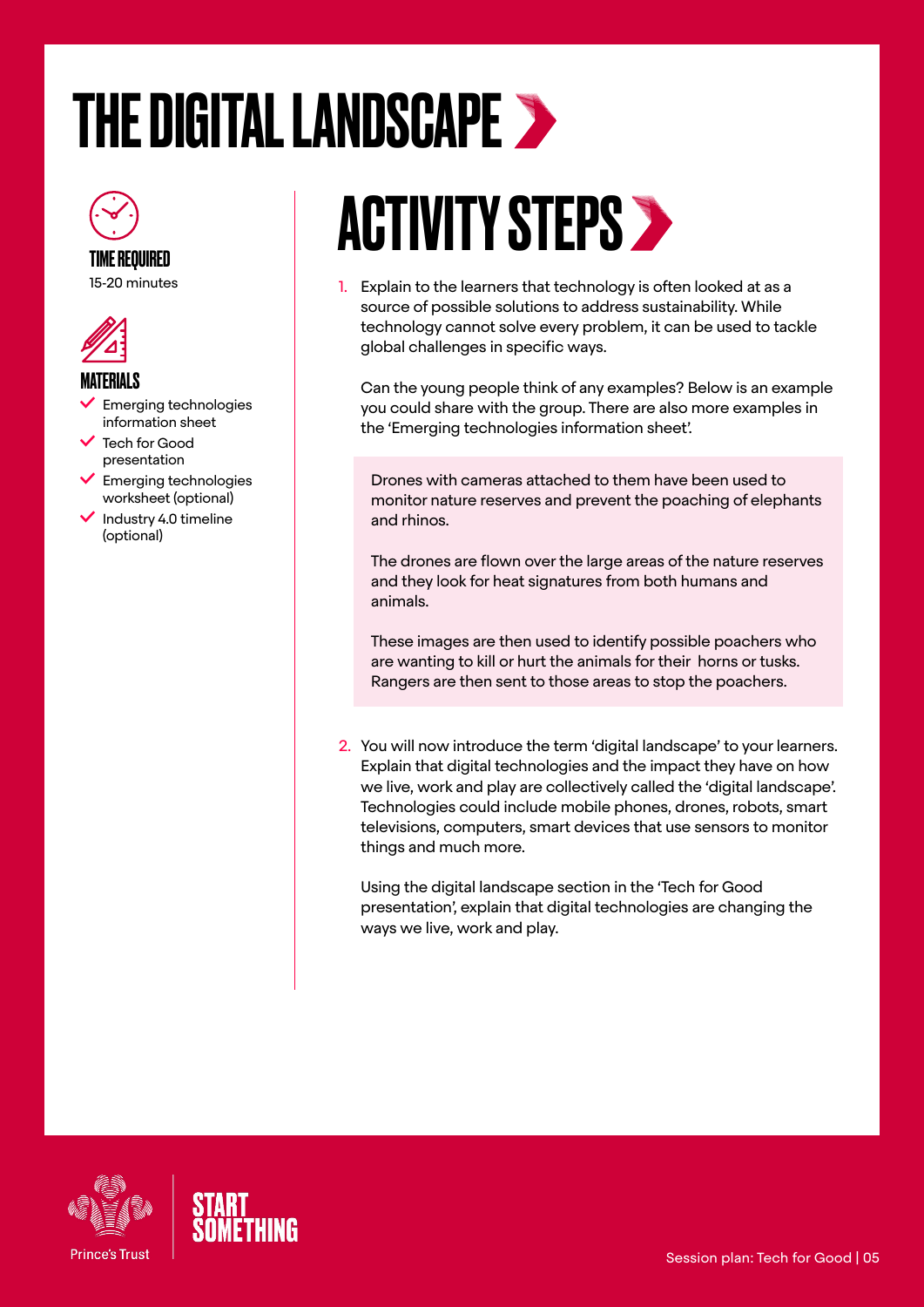3. Ask the learners if they can think of any examples of digital technologies that have changed the way we live, work or play. You could start the discussion by talking about Netflix as an example.

#### NETFLIX

Netflix changed the way we watch TV shows. Before digital platforms like Netflix, TV series were aired weekly or daily, and you had to wait to watch the next episode. You had to be in front of a TV at a specific time. If you missed an episode, there was no option to watch on demand.

You also had limited choice of what you could watch. TV channels decided a specific order for programmes, and you had to watch them in that way. Streaming services like Netflix offer you a range of choices of shows and films you can watch when and where you want to, provided you have access to a device like a mobile phone, smart TV or computer.

Netflix changed where we watch TV too. The TV was usually the device needed to watch TV shows and it was usually in the living room. Now we can watch Netflix on our phones or computers. It means that TV can be mobile and we can watch it on the train or bus, [i](https://www.youtube.com/watch?v=XztZOlQcccI )n a doctor's waiting room or even outside in a playground, as long as we have access to the internet.

#### OPTIONAL EXTENSIONS

#### INDUSTRY 4.0

You could introduce your learners to the idea of 'Industry 4.0'. There are 2 slides in the Tech for Good presentation that explain what this is and a timeline you can hand out to the learners. Explaining this concept will give learners some more context of how technology has developed over the centuries and what the future of technology looks like.

This infographic may also be useful: <https://stfc.ukri.org/files/digital-revolution-infographic/>

#### EMERGING TECHNOLOGIES

Hand out the Emerging technologies worksheet. The worksheet lists technologies like augmented reality, artificial intelligence and the Internet of Things. The learners should develop their own definitions of the technologies listed. You can then encourage learners to take another look at the Emerging technologies information sheet (used earlier in this activity) to compare their understanding to the definitions and examples p[r](https://www.youtube.com/watch?v=XztZOlQcccI )ovided. Learners can also find out more by visiting the links listed on the bottom of their worksheet.



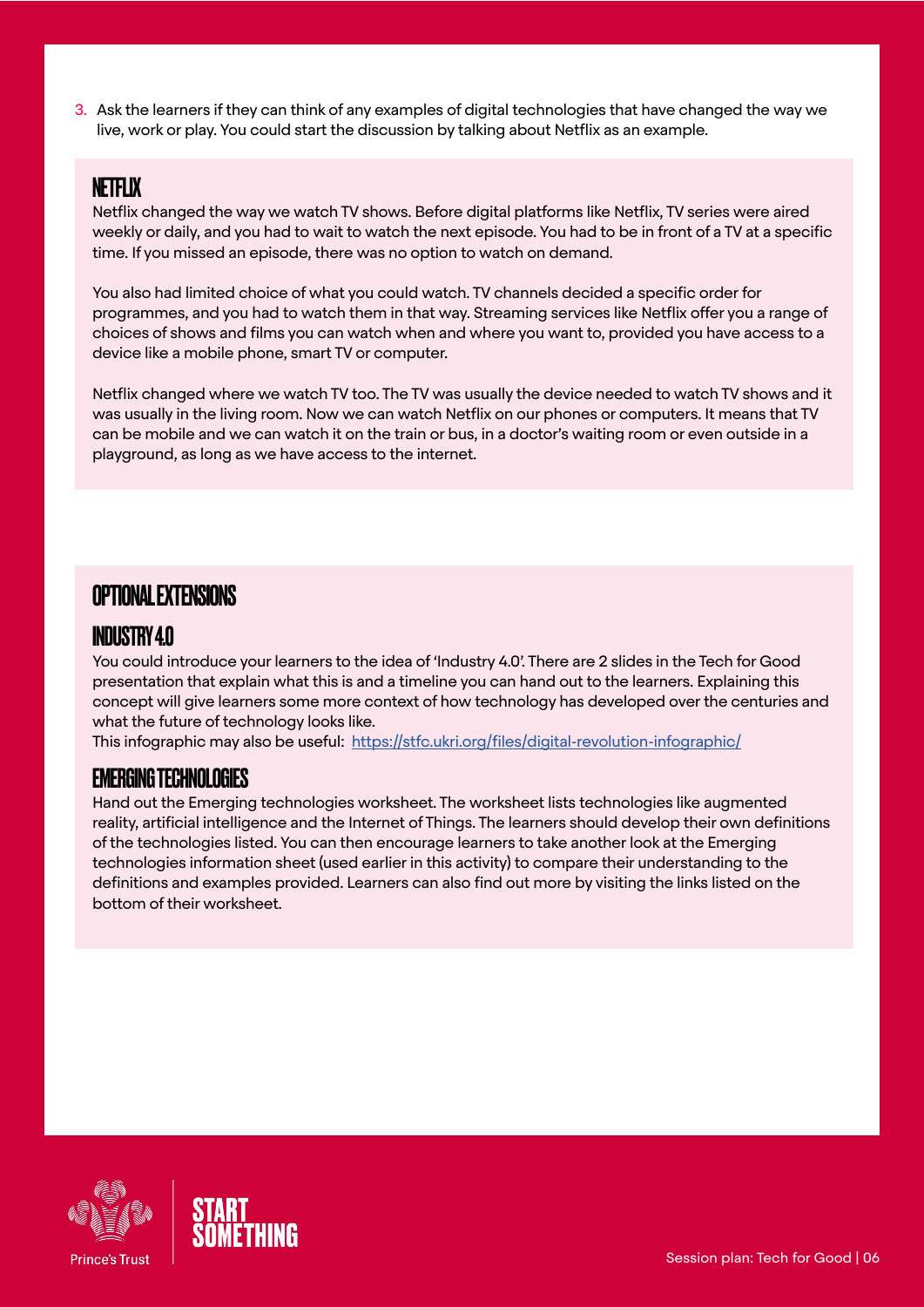### <span id="page-6-0"></span>HOW CAN TECH FOR GOOD ADDRESS **THE SDGs? >>**



#### TIME REQUIRED

15-20 minutes



#### **MATFRIALS**

- Tech for Good presentation
- Tech for Good video: [https://www.](https://www.youtube.com/watch?v=HTYeb6g4ivY) [youtube.com/](https://www.youtube.com/watch?v=HTYeb6g4ivY) [watch?v=HTYeb6g4ivY](https://www.youtube.com/watch?v=HTYeb6g4ivY)
- $\checkmark$  Tech for Good quiz: paper or digital version ([https://](https://create.kahoot.it/share/prince-s-trust-digital-creativity-tech-for-good-quiz/6e8d0a8c-cb78-4560-899f-5ef34c40cd7a) [create.kahoot.it/share/](https://create.kahoot.it/share/prince-s-trust-digital-creativity-tech-for-good-quiz/6e8d0a8c-cb78-4560-899f-5ef34c40cd7a) [prince-s-trust-digital](https://create.kahoot.it/share/prince-s-trust-digital-creativity-tech-for-good-quiz/6e8d0a8c-cb78-4560-899f-5ef34c40cd7a)[creativity-tech-for-good](https://create.kahoot.it/share/prince-s-trust-digital-creativity-tech-for-good-quiz/6e8d0a8c-cb78-4560-899f-5ef34c40cd7a)[quiz/6e8d0a8c-cb78-](https://create.kahoot.it/share/prince-s-trust-digital-creativity-tech-for-good-quiz/6e8d0a8c-cb78-4560-899f-5ef34c40cd7a) [4560-899f-5ef34c40cd7a\)](https://create.kahoot.it/share/prince-s-trust-digital-creativity-tech-for-good-quiz/6e8d0a8c-cb78-4560-899f-5ef34c40cd7a)
- Tech for Good case studies (optional) **QUIZ ANSWERS**

## **ACTIVITY STEPS >**

- 1. Ask the learners to look at the SDGs again and, in pairs, come up with as many examples of technologies that are or could be used to address one of the goals. For example, if the learners want to address the SDG around ending hunger, could an app be used to connect people in need of food with restaurants that had leftover food to give away?
- 2. Play the 'Tech for Good' video. You should stop at about the 7-minute mark. If you have extra time or your learners are interested, you could play the entire video.
- 3. Using the Tech for Good section of the presentation, show the learners some examples of Tech for Good projects that have addressed social issues.
- 4. Hand out the quiz or if using the digital version, ask learners to respond online. Once they have completed the quiz, go through the answers below:

- 1. b a way of storing and sharing information
- 2. a true
- 3. d an on-demand subscription model
- 4. a electrical power
- 5. b false
- 6. fourth (accept Industry 4.0)
- 7. d people using technologies, skill and knowledge collaboratively for good
- 8. d all of the above
- 5. Wrap up the activity with a recap of the topics: SDGs, the digital landscape and Tech for Good. Ensure that learners have a sound understanding of each before moving on.

#### OPTIONAL EXTENSION

Hand out the Tech for Good case studies sheet. Ask learners to write down what SDGs each case study addresses and discuss their ideas.



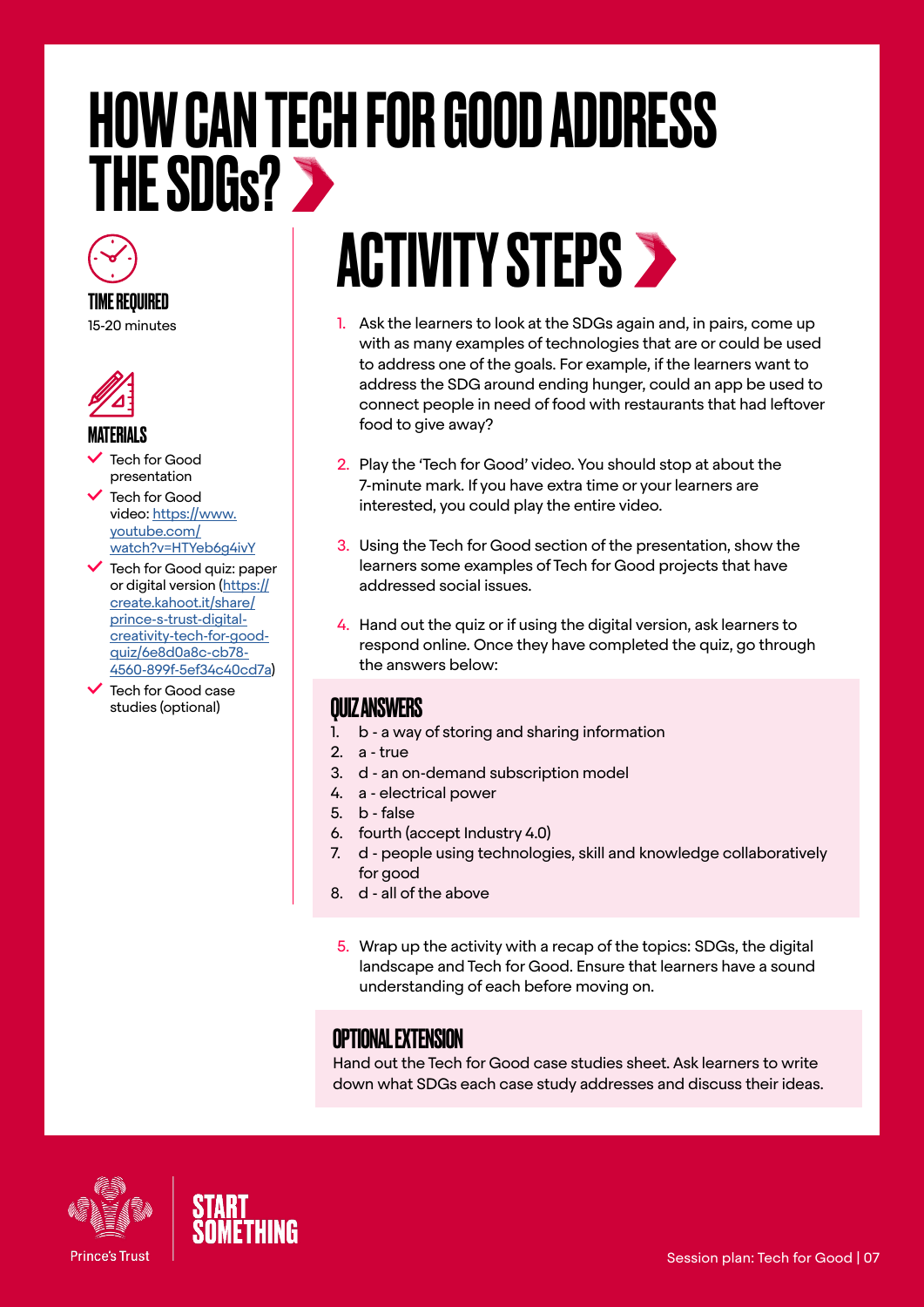## <span id="page-7-0"></span>WHAT IS YOUR GOAL?



#### TIME REQUIRED 25-30 minutes



#### MATERIALS

- Ideation worksheet
- Downloadable copy of the UN's SDGs - [https://www.](https://www.globalgoals.org/ ttps://www.globalgoals) [globalgoals.org/](https://www.globalgoals.org/ ttps://www.globalgoals)



# **ACTIVITY STEPS >**

- 1. Divide the larger group into smaller groups of 3 to 5. Ask the learners to decide who will be the leader of the group. They will assign other tasks to group members later in the process.
- 2. Hand out the 'Ideation worksheet'. Encourage the groups to discuss the SDG(s) that they are most interested in and why they are interested in it.
- 3. Next, ask the groups to decide on a particular SDG that they want to tackle using specific technologies that they think would help them work towards that goal.

For example, learners may be interested in using Tech for Good to address the SDG around climate change. The SDG states: "Take urgent action to combat climate change and its impacts". Their idea might be to create awareness and motivate people to change their behaviours through the use of a mobile app that allows people to earn points when they learn something about climate change or do something that positively impacts on the climate, such as recycling or not using plastic straws. The points can then be used to buy things on an app store.

Learners may decide to tackle an aspect of the SDG rather than the entire goal. The example above tackles individual behaviour rather than looking at how industries or governments might address climate change, for example.

4. Before finishing this activity, make sure the learners have recorded their ideas and connected with their group, as they will be working on this project over the next few sessions.